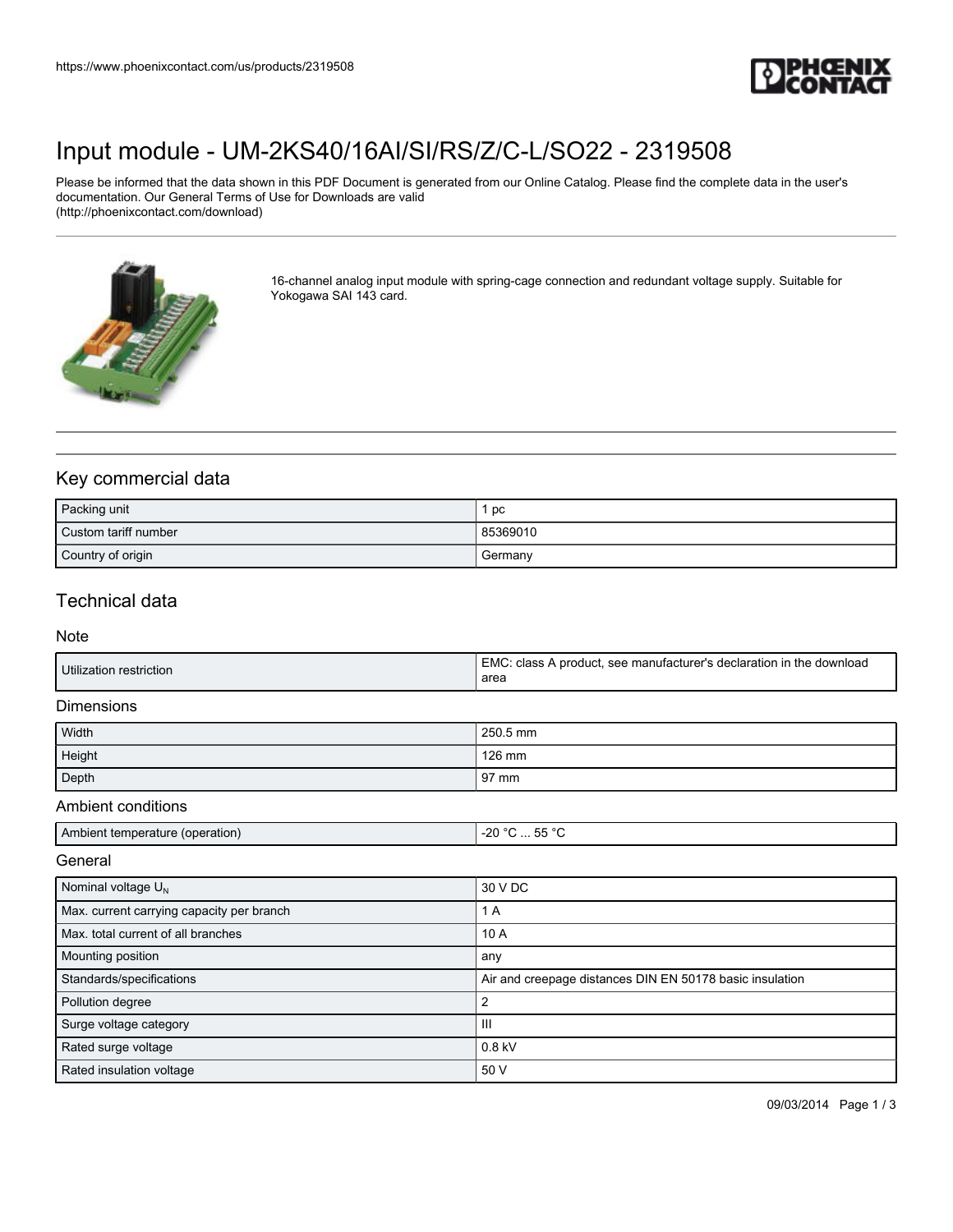

# [Input module - UM-2KS40/16AI/SI/RS/Z/C-L/SO22 - 2319508](https://www.phoenixcontact.com/us/products/2319508)

# Technical data

## Connection data for connection 1

| Connection name                        | Field level            |
|----------------------------------------|------------------------|
| Connection method                      | Spring-cage connection |
| Number of positions                    | 48                     |
| Conductor cross section solid min.     | $0.2$ mm <sup>2</sup>  |
| Conductor cross section solid max.     | $4 \text{ mm}^2$       |
| Conductor cross section stranded min.  | $0.2$ mm <sup>2</sup>  |
| Conductor cross section stranded max.  | $2.5$ mm <sup>2</sup>  |
| Conductor cross section AWG/kcmil min. | 24                     |
| Conductor cross section AWG/kcmil max  | 12                     |

## Connection data for connection 2

| Connection name       | Control system level   |
|-----------------------|------------------------|
| Number of connections |                        |
| Connection method     | Yokogawa KS-compatible |
| Number of positions   | 40                     |

#### Supported controller

| Controller          | <b>YOKOGAWA ProSafe-RS</b> |
|---------------------|----------------------------|
| - suitable I/O card | <b>SAI143</b>              |

## **Classifications**

### eCl@ss

| eCl@ss 4.0 | 27250313 |
|------------|----------|
| eCl@ss 4.1 | 27250313 |
| eCl@ss 5.0 | 27250313 |
| eCl@ss 5.1 | 27250313 |
| eCl@ss 6.0 | 27069203 |
| eCl@ss 7.0 | 27069203 |
| eCl@ss 8.0 | 27069203 |

## ETIM

| <b>ETIM 2.0</b> | EC001434 |
|-----------------|----------|
| <b>ETIM 3.0</b> | EC001604 |
| <b>ETIM 4.0</b> | EC001437 |
| ETIM 5.0        | EC001437 |

UNSPSC

|  | UN.<br>ov.<br>v.v<br>. | . .<br>JU -<br>1 U Z |
|--|------------------------|----------------------|
|--|------------------------|----------------------|